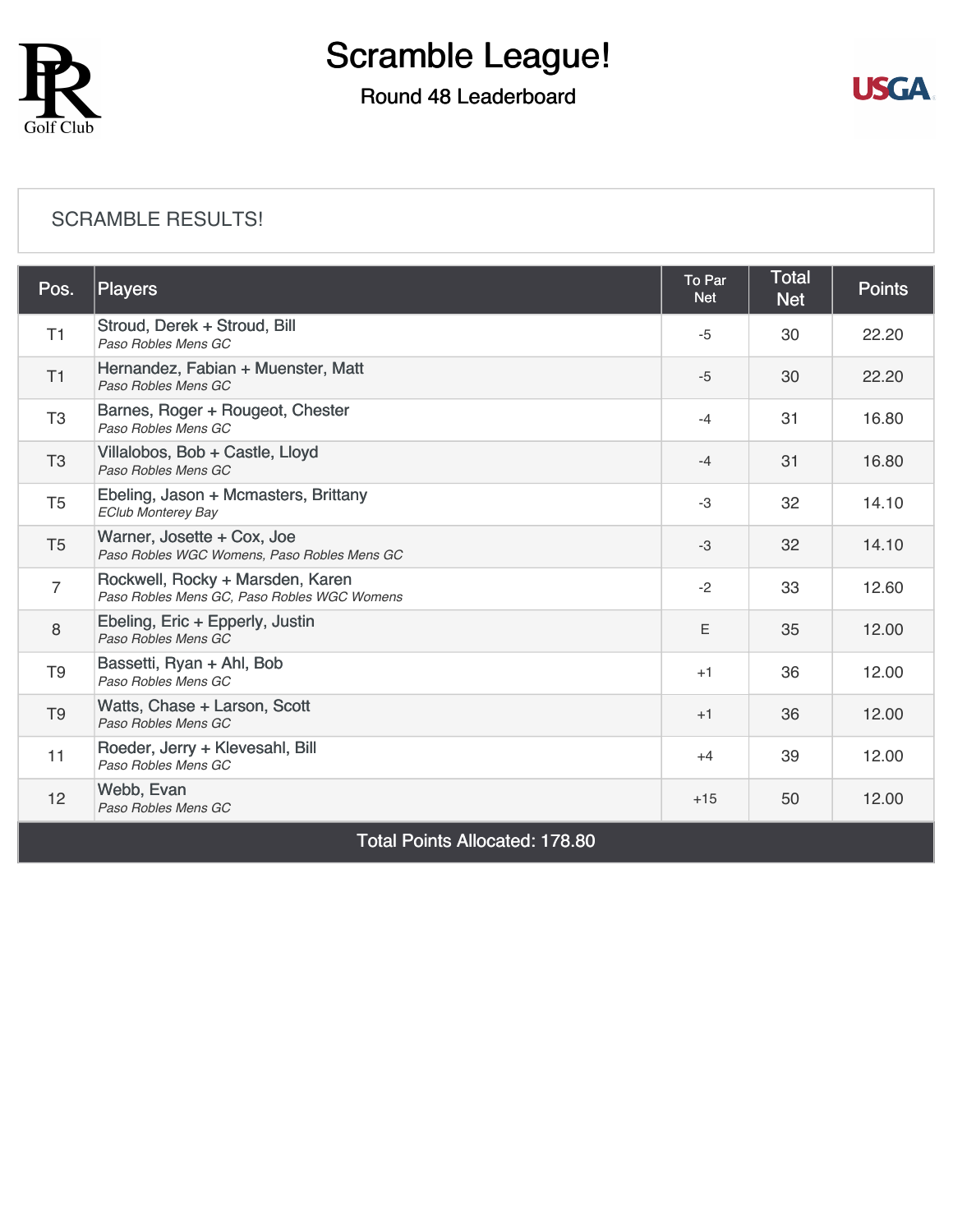

## Round 48 Leaderboard



#### [GROSS SKINS!](https://cdn2.golfgenius.com/v2tournaments/8245514208968490670?called_from=&round_index=48)

| <b>Players</b>                                                    | <b>Skins</b> | <b>Purse</b> | <b>Details</b> |
|-------------------------------------------------------------------|--------------|--------------|----------------|
| Ebeling, Eric + Epperly, Justin<br>Paso Robles Mens GC            |              | \$28.75      | Birdie on 2    |
| Hernandez, Fabian + Muenster, Matt<br>Paso Robles Mens GC         |              | \$28.75      | Birdie on 3    |
| Barnes, Roger + Rougeot, Chester<br>Paso Robles Mens GC           |              | \$28.75      | Birdie on 7    |
| Ebeling, Jason + Mcmasters, Brittany<br><b>EClub Monterey Bay</b> |              | \$28.75      | Birdie on 9    |

Total Purse Allocated: \$115.00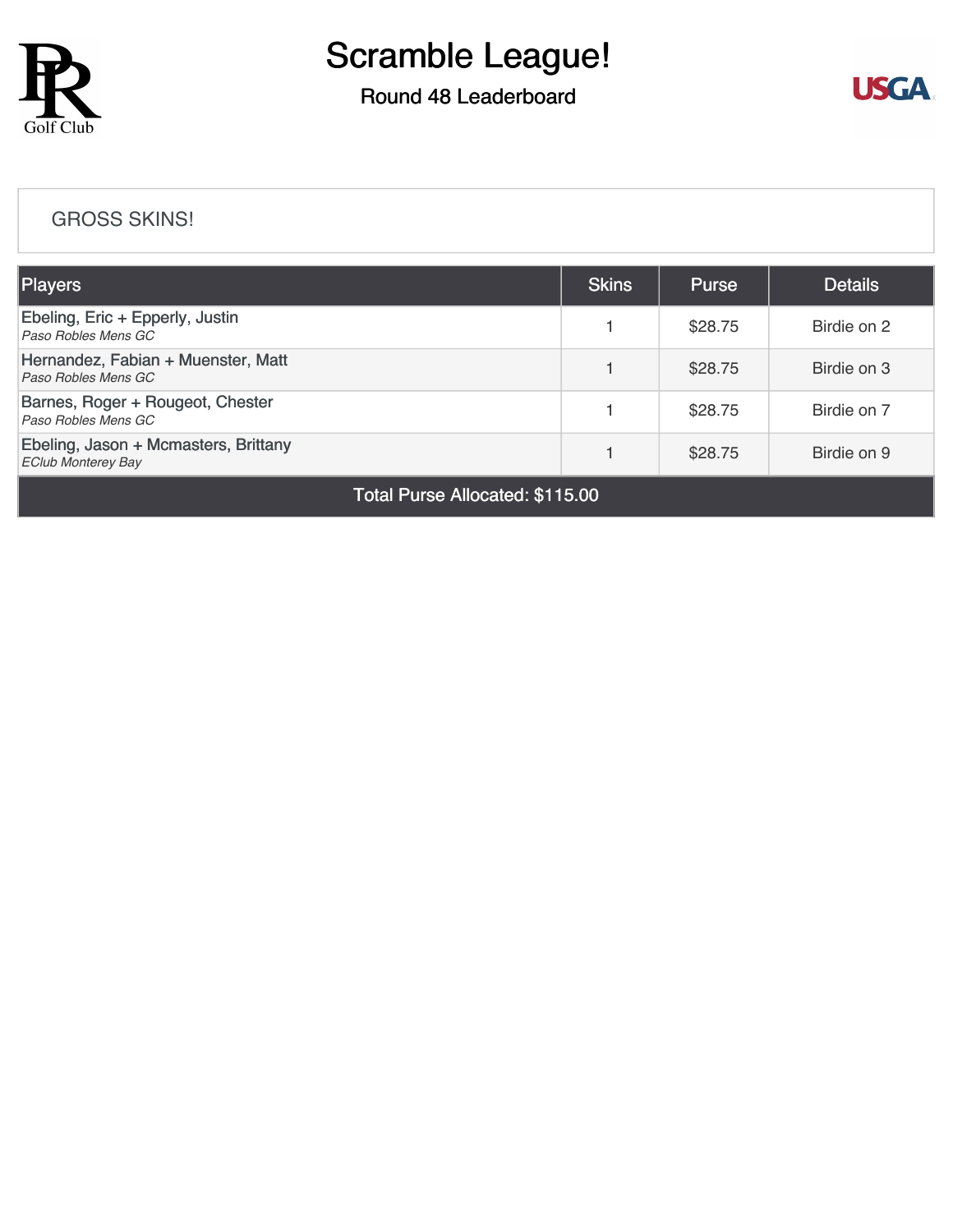

### Round 48 Leaderboard



#### [NET SKINS!](https://cdn2.golfgenius.com/v2tournaments/8245515274153934511?called_from=&round_index=48)

| <b>Players</b>                                            |  | <b>Purse</b> | <b>Details</b> |  |  |
|-----------------------------------------------------------|--|--------------|----------------|--|--|
| Ebeling, Eric + Epperly, Justin<br>Paso Robles Mens GC    |  | \$38.33      | Eagle on 2     |  |  |
| Hernandez, Fabian + Muenster, Matt<br>Paso Robles Mens GC |  | \$38.33      | Birdie on 3    |  |  |
| Barnes, Roger + Rougeot, Chester<br>Paso Robles Mens GC   |  | \$38.33      | Eagle on 7     |  |  |
| Total Purse Allocated: \$114.99                           |  |              |                |  |  |